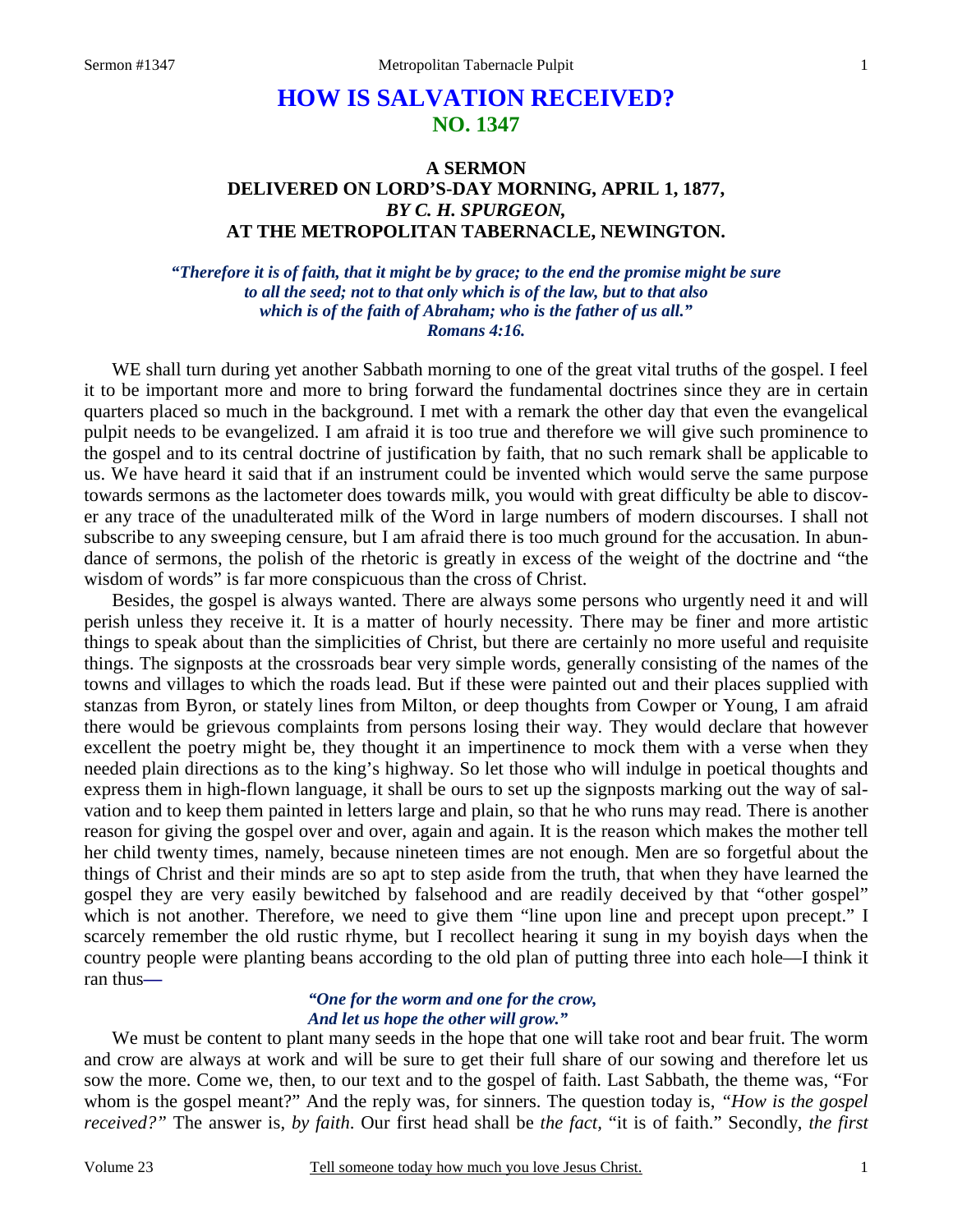*reason for this,* "that it might be by grace." And thirdly, *the further reason,* "to the end that the promise might be sure to all the seed."

**I.** First, then, here is THE FACT—*it is of faith*. What does the "it" refer to? *It* is of faith. If you will read the context, I think you will consider that it refers to the promise, although some have said that the antecedent word or thought is "the inheritance." This matters very little, if at all—it may mean the inheritance, the covenant, or the promise, for these are one. To give a wide word which will take in all the blessedness which comes to a man in Christ, the blessedness promised by the covenant of grace is of faith—in one word, salvation is of faith.

And what is faith? It is believing the promise of God, taking God at His word, and acting upon that belief by trusting in Him. Some of the Puritans used to divide faith improperly, but still instructively, into three parts. The first was self-renunciation, which is perhaps rather a preparation for faith than faith itself. In it a man confesses that he cannot trust in himself and so goes out of self and all confidence in his own good works. The second part of faith, they said, was reliance in which a man, believing the promise of God, trusts Him, depends upon Him, and leaves his soul in the Savior's hands. And then the third part of faith they said was appropriation by which a man takes to himself that which God presents in the promise to the believer, appropriates it as his own, feeds upon it, and enjoys it. Certainly there is no true faith without self-renunciation, reliance, and at least a measure of appropriation—where these three are found, there is faith in the soul. We shall, however, better understand what faith is as we proceed with our subject, if God the Holy Spirit will be pleased to enlighten us. Dear friends, you can easily see that the blessing was of faith in Abraham's case and it is precisely the same with all those who by faith are the children of believing Abraham.

First, *it was so in the case of Abraham.* Abraham obtained the promise by faith and not by works nor by the energy of the flesh. He relied alone upon the divine promise. We read in the seventeenth verse, "(As it is written, I have made you a father of many nations), before Him whom he believed, even God, who quickens the dead and calls those things which are not as though they were." Abraham's faith consisted in *believing the promise* of God and this he did firmly and practically. He was far away in Chaldea when the Lord called him out and promised to give him a land and a seed, and straightway he went forth, not knowing where he went. When he came into Canaan, he had no settled resting place, but wandered about in tents, still believing most fully that the land wherein he sojourned as a stranger was his own. God promised to give him a seed and yet he had no children. Year followed year, and in the course of nature, he grew old and his wife was long past the age of child-bearing, and yet there was no son born to them. When at last Ishmael was born, his hope in that direction was dashed to the ground, for he was informed that the covenant was not with Ishmael. Believing Abraham had stepped aside to carnal expediency and had hoped in that way to realize the lingering promise, but he had fourteen more years to wait, till he was a hundred years old and till Sarah had reached her ninetieth year. Yet he believed the word of the Lord and fell upon his face and laughed with holy joy and said in his heart, "Shall a child be born unto him that is a hundred years old?" So, too, when Isaac was born and grown up, he believed that in Isaac should the covenant be established, nor did he doubt this when the Lord bade him take Isaac and offer him up as a sacrifice. He obeyed without questioning, believing that God was able to raise Isaac from the dead or in some other way to keep His word of promise. Now consider that we have multiplied promises and those are written down in black and white in the inspired Word, which we may consult at any time we please, while Abraham had only now and then a verbal promise, and yet he clung to it and relied upon it. Though there was nothing else to rely upon and neither sign nor evidence of any offspring to fulfill the promise that he should be heir of the world and father of many nations, yet he needed no other ground of confidence but that God had said it and that He would make His word good.

There was in Abraham also *an eye to the central point of the promise*—the Messiah—Jesus, our Lord. I do not know that Abraham understood all the spiritual meaning of the covenant made with him, probably he did not, but he did understand that the Christ was to be born of him, in whom all nations should be blessed. When the Lord said that He would make him a blessing and in him should all nations of the earth be blessed, I do not suppose Abraham saw all the fullness of that marvelous word, but he did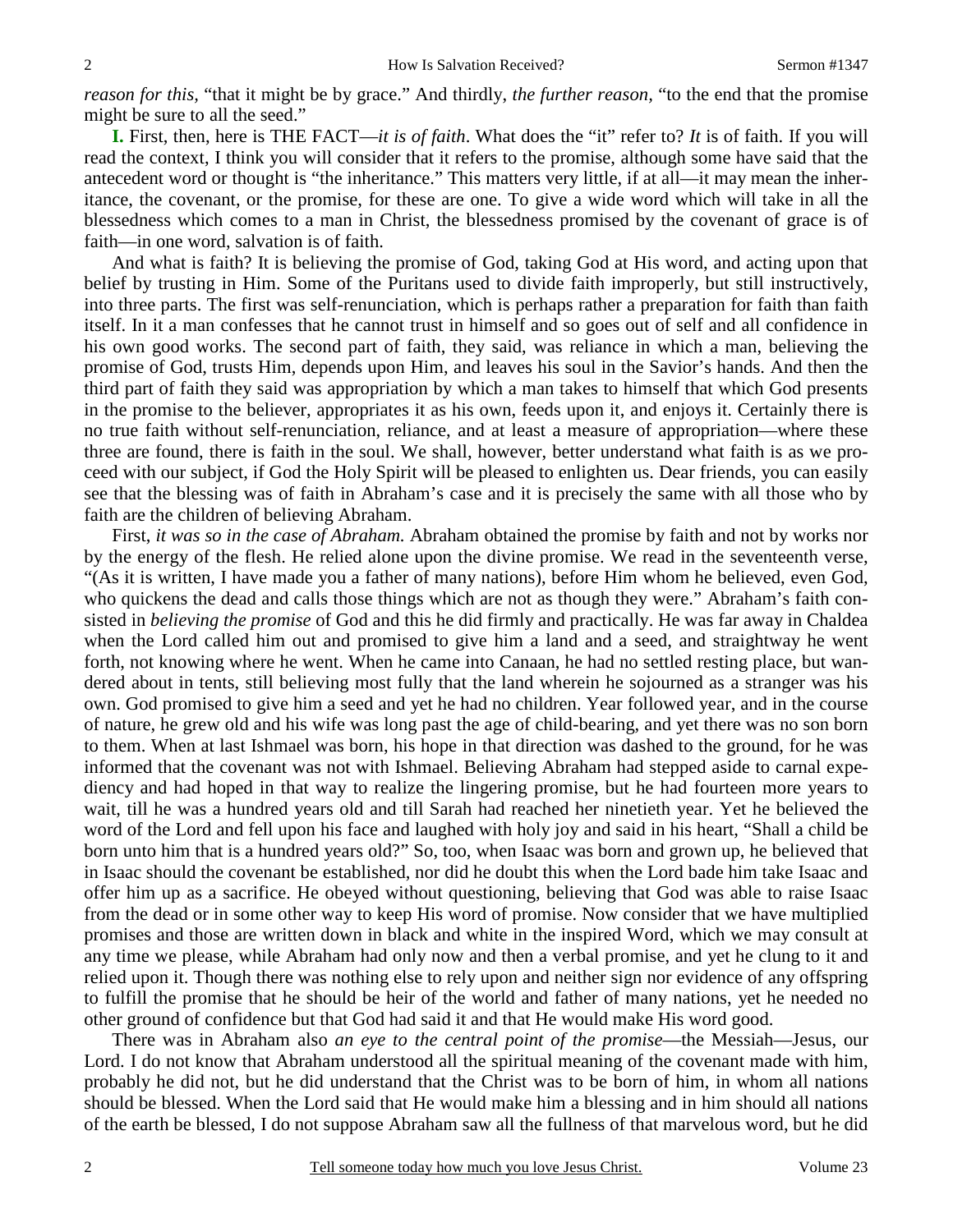see that he was to be the progenitor of the Messiah. Our Lord Himself is my authority for this assertion, "Abraham saw My day, he saw it and was glad" (Joh 8:56). Though there appeared to this man, old and withered, with a wife ninety years of age, no likelihood that he should ever become a father, yet did he fully believe that he would be the father of many nations and that upon no ground whatever but that the living God had so promised him and therefore so it must be.

This faith of Abraham we find *considered no difficulties whatever*. "Who against hope believed in hope, that he might become the father of many nations, according to that which was spoken, so shall your seed be. And being not weak in faith, he considered not his own body now dead, when he was about a hundred years old, neither yet the deadness of Sarah's womb: he staggered not at the promise of God through unbelief." Brethren, these were in themselves terrible difficulties, enough to make a man fear that the promise did but mock him, but Abraham did not consider anything beyond the promise and the God who gave it. The difficulties were for God to consider and not for him. He knew that God had made the world out of nothing and that He supported all things by the word of His power and therefore he felt that nothing was too hard for Him. His own advanced years and the age of his wife were of no consequence. he did not take them into the reckoning, but saw only a faithful Almighty God and felt content. O noble faith! Faith such as God deserves! Faith such as none render to Him but those whom He calls by effectual grace! This it was which justified Abraham and made him the father of believers.

Abraham's faith also *gave glory to God*. I stopped in the middle of the twentieth verse just now, but we must now complete the reading of it. "But was strong in faith, giving glory to God." God had promised and he treated the Lord's promise with becoming reverence. He did not impiously suspect the Lord of falsehood, or of mocking His servant, or of uttering today what He might take back tomorrow. He knew that Jehovah is not a man that He should lie, nor the son of man that He should repent. Abraham glorified the truth of God and at the same time he glorified His power. He was quite certain that the Lord had not spoken beyond His line, but that what He had promised He was able to perform. It belongs to puny man to speak more than he can do—full often his tongue is longer than his arm—but with the Lord it is never so. Has He said, and shall He not do it? Is anything too hard for the Lord? Abraham adoringly believed in the immutability, truth, and power of the living God and looked for the fulfillment of His word.

All this strong, unstaggering faith which glorified God *rested upon the Lord alone*. You will see that it was so by reading the twenty-first verse. "Being fully persuaded that, what He had promised, He was able also to perform." There was nothing whatever in his house, his wife, himself, or anywhere else which could guarantee the fulfillment of the promise. He had only God to look to—only, did I say— What could a man have more? Yet so it was. There were no signs, marks, tokens, or indications to substantiate the confidence of Abraham. He rested solely upon the unlimited power of God. And this, dear brethren, is the kind of faith which God loves and honors, which wants no signs, marks, evidences, helps, or other buttresses to support the plain and sure Word of the Lord, but simply knows that Jehovah has said it and that He will make it good. Though all things should give the promise the lie, we believe in it because we believe in God. True faith ridicules impossibility and pours contempt upon improbability, knowing that omnipotence and immutability cannot be thwarted or hindered. Has God said it? Then so it is. Dictum! Factum! Spoken! Done! These two are one with the Most High.

Well, now, *the faith of every man who is saved must be of this character*. Every man who receives salvation receives it by a faith like that of Abraham, for, my brethren, when we are saved *we too take the promise of God and depend upon it*. To one believer, one Word of God is applied. To another, some sweet Word, most sure and steadfast, is discovered upon which we fix our hope and find an anchor for our spirit. Yes, and as we search the Word by faith, we take each promise as we find it and we say, "This is true," and "This is true," and so we rest upon all of them. Is it not so with all of you who have peace with God? Did you not gain it by resting upon the promise of God as you found it in the Word and as it was opened up to you by the Holy Spirit? Have you any other ground of confidence but God's promise? I know you have not, my brethren, nor do you desire any.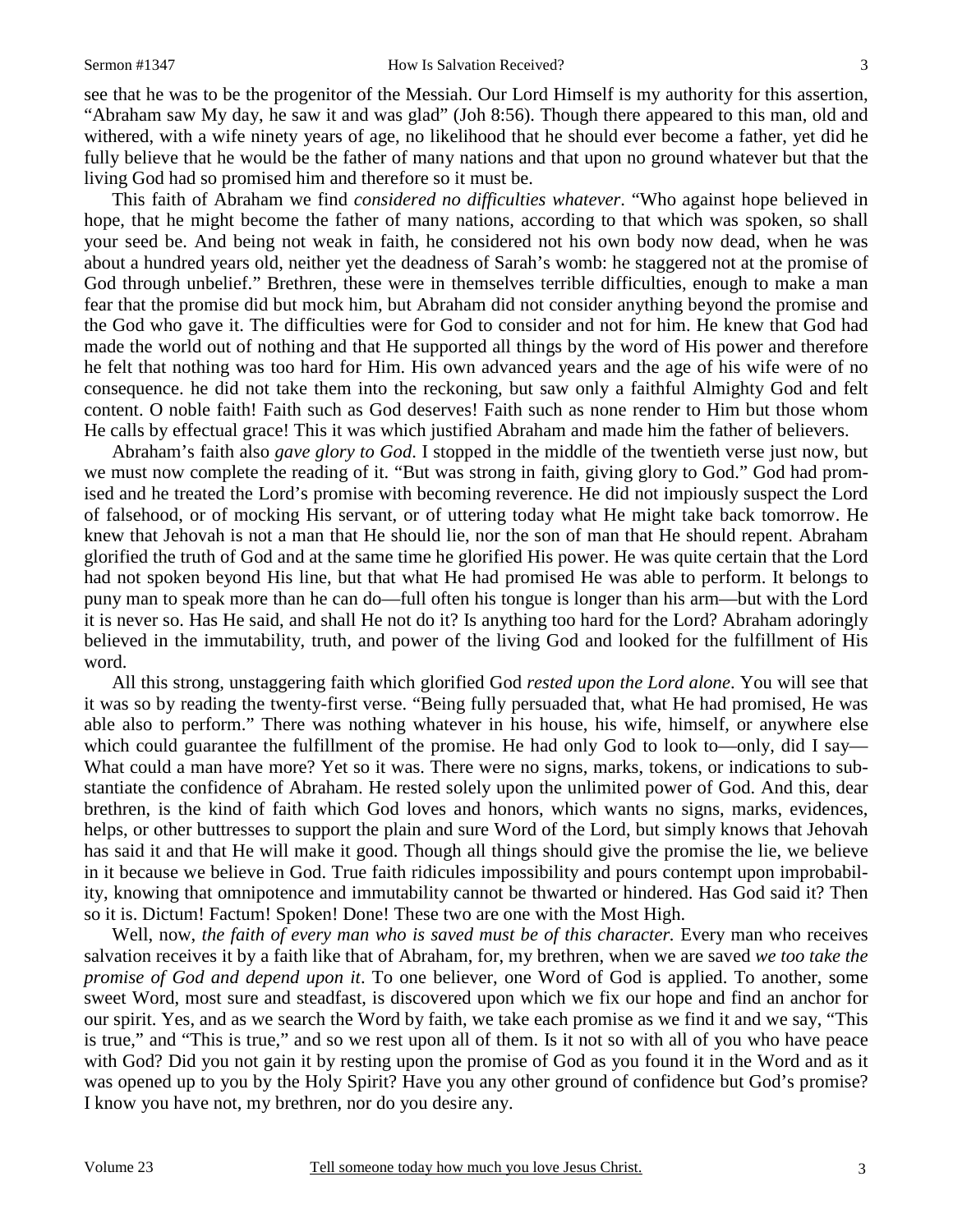And *we also believe in God over the head of great difficulties*. If it was hard for Abraham to believe that a son should be born unto him, I think it is harder for a poor burdened sinner, conscious of his great guilt, conscious that God must punish him also for that guilt, to believe, nevertheless, in the hopeful things which the gospel prophesies unto him. Can I believe that the righteous God is looking upon me, a sinner, with eyes of love? Can I believe that though I have offended Him and broken all His laws, He, nevertheless, waits to be gracious to me? While my heart is heavy and the prospect is black around me and I see nothing but a terrible hell to be my eternal portion, can I at such a time believe that God has planned my redemption and given His Son to die for me, and that now He invites me to come and receive a full, perfect, and immediate pardon at His hands? Can the gospel message be true to such a worthless rebel as I am? It seems as if the law and justice of God set themselves against the truth of such wonderful deeds of mercy as the gospel announces and it is hard for a stricken heart to believe the report, but the faith which saves the soul believes the gospel promise in the teeth of all its alarms and notwithstanding all the thunders of the law. Despite the trepidation of the awakened spirit, the Holy Spirit enables it to accept the great Father's word, to rest upon the propitiation which He has set forth, and to quiet itself with the firm persuasion that God for Christ's sake does put away its sin.

At the same time another grand miracle is also believed in, namely, regeneration. This seems to me to be quite as great an act of faith as for Abraham to believe in the birth of a child by two parents who were both advanced in years. The case stands thus—here am I, dead by nature, dead in trespasses and sins. The deadness of Abraham and Sarah according to nature was not greater than the deadness of my soul to every good thing. Is it possible, then, that I should live unto God? That within this stony heart there should yet throb eternal life and divine love and that I should come to delight in God? Can it be that with such a depraved and deceitful heart as mine should yet rise to fellowship with the holy God and should call Him my Father and feel the spirit of adoption within my heart? Can I, who now dread the Lord, yet come to rejoice in Him? "Oh," says the poor troubled sinner, "can I, that have fought against the throne of God, I that even tried to doubt His existence, ever come to be at perfect peace with Him so that He shall call me His friend and reveal His secrets to me and listen to my voice in prayer? Is it possible?" The faith which saves the soul believes in the possibility of regeneration and sanctification—nay, more—it believes in Jesus and obtains for us power to become children of God and strength to conquer sin. This is believing God indeed.

Look this way, yet again, for here is another difficulty. We know that we must persevere to the end, for only he that endures to the end shall be saved. Does it not seem incredible that such feeble, fickle, foolish creatures as we are should continue in faith and the fear of God all our lives? Yet this we must do, and the faith which saves, enables us to believe that we shall persevere, for it is persuaded that the Redeemer is able to keep that which we have committed unto Him, that He will perfect that which concerns us, that He will suffer none to pluck us out of His hand, and that having begun the good work in us He will carry it on. This is faith worthy of the father of the faithful. Once again, let us behold another difficulty for faith. We believe according to God's promise that we shall one day be "without spot or wrinkle, or any such thing." I do believe that this head shall wear a crown of glory and that this hand shall wave a palm branch. I am fully assured that He will one day sweetly say to me—

> *"Close your eyes that you may see What I have in store for thee. Lay your arms of warfare down, Fall that you may win a crown."*

We, all, who are believers in Jesus, shall one day be without fault before the throne of God, but how is this to be? Surely our confidence is that He who has promised it is able to perform it. This is the faith which finds its way to glory—the faith which expects to enter into the Redeemer's joy because of the Redeemer's love and life. Brethren, in this matter we see the difficulties, but we do not consider them. We count them as less than nothing since omnipotence has come into the field. "Thanks be unto God which gives us the victory through our Lord Jesus Christ." We know that our Redeemer lives and that because He lives, we shall also live and be with Him where He is.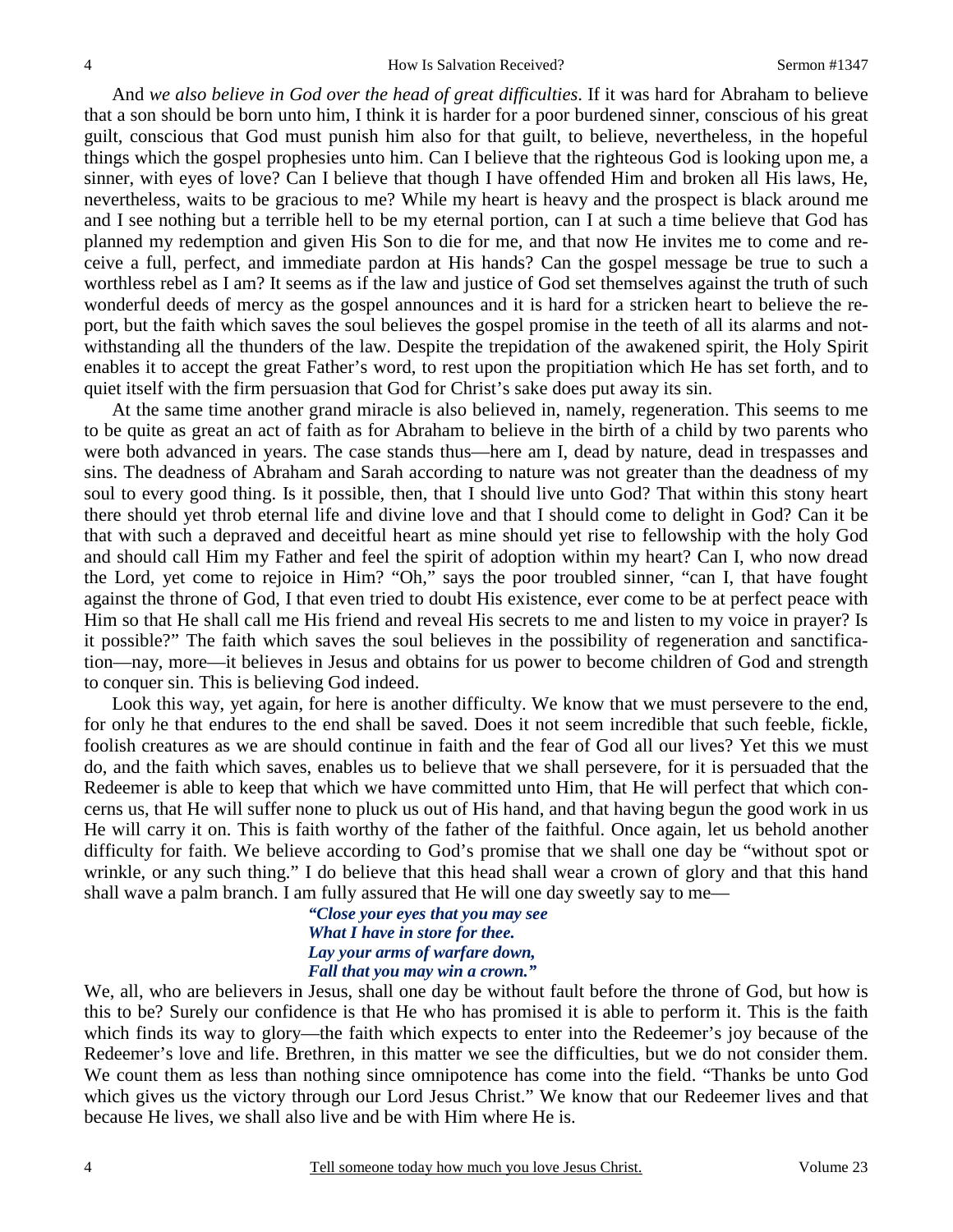#### Sermon #1347 How Is Salvation Received?

At the end of the chapter, we are told that *this saving faith rests in the power of God as manifested in Jesus,* "If we believe in Him who was delivered for our offenses, and was raised again for our justification." Beloved, we believe that Jesus died, as certainly died as ever any man died, and yet on the morning of the third day He rose again from the dead by divine power. It is not to us a thing incredible that God should raise the dead. We, therefore, believe that because God has raised the dead He has raised us also from our death in sin and that He will raise our bodies from the tomb after they shall have slept awhile in the earth. We believe also that our Lord Jesus died for our offenses and put them away. Our faith builds upon the substitution of the Lord Jesus on our behalf and it rests there with firm confidence. We believe also that He rose again because His substitution was accepted and because our offenses were forever put away—rose again to prove that we are justified in Him. This is where we stand. I expect to be saved, not at all because of what I am, nor of what I can do, nor because of anything I ever shall be able to be or to do, but only because God has promised to save those who believe in Jesus Christ through what the Lord Jesus has suffered in their stead. Because Jesus has risen to prove that His suffering was accepted on the behalf of believers, there do we rest and trust, and that is the way in which every believer is saved—that way and no way else. Even as Abraham believed, so do we. Here is the fact—it is of faith.

**II.** Now we come to the second point. Here we are to consider THE FIRST REASON why God has chosen to make salvation by faith, *"that it might be of grace."* Now, dear friends, the Lord might have willed to make the condition of salvation a mitigated form of works. If He had done so, it would not have been of grace, for it is a principle which I need not explain now, but a fixed principle, that if the blessing is of grace it is no more of works, otherwise grace is no more grace. And if it is of works, it is no more of grace, otherwise work is no more work. As water and oil will not mix and as fire and water will not lie down side by side in quiet, so neither will the principle of merit and the principle of free favor. You cannot make a legal work to be a condition of a gracious blessing without at once introducing an alien element and really bringing the soul under the covenant of works and so spoiling the whole plan of mercy. Grace and faith are congruous and will draw together in the same chariot, but grace and merit are contrary, the one to the other, and pull opposite ways and therefore God has not chosen to yoke them together. He will not build with incongruous materials or daub with untempered mortar. He will not make an image partly of gold and partly of clay, nor weave a linsey-woolsey garment—His work is all of one piece and all of grace.

Again, *in Abraham's case,* inasmuch as he received by faith the blessing which God promised him, *it is very evident that it was of grace*. You never heard anyone ascribe Abraham's salvation to his merits and yet Abraham was an eminently holy man. There are specks in his life—and in whose life will there not be found infirmities—but he was one of the grandest characters of history. Still, no man thinks of Abraham as a self-justifying person or as at all related to the Pharisee who said, "God, I thank You that I am not as other men." I never heard anybody hint that the great patriarch had reason to glory before God. His name is not "the father of the innocent," but "the father of the faithful." When we read of Abraham's life, we see that God called him by an act of sovereign grace, that God made a covenant with him as an act of grace, and that the promised child was born, not of the power of the flesh, but entirely according to promise. Grace reigns through righteousness unto eternal life in the life of the patriarch and it is illustrated in a thousand ways whenever we see his faith receiving the promises. The holiness of Abraham, since it arose out of his faith, never leads us to ascribe his blessedness to anything but the grace of God.

Now, inasmuch as we are saved by faith, *every believer is made to see in himself that, in his own instance, it is by grace.* Believing is such a self-renounciating act that no man who looks for eternal life thereby ever talked about his own merits, except to count them but dross and dung. No, brethren, the child of the promise cannot live in the same house with the son of the bondwoman. When Isaac grows up, Ishmael must depart—the principle of believing unto everlasting life will not endure a hint about human deservings. Those who believe in justification by faith are the only persons who can believe in salvation by grace. The believer may grow in grace till he becomes fully assured of his own salvation,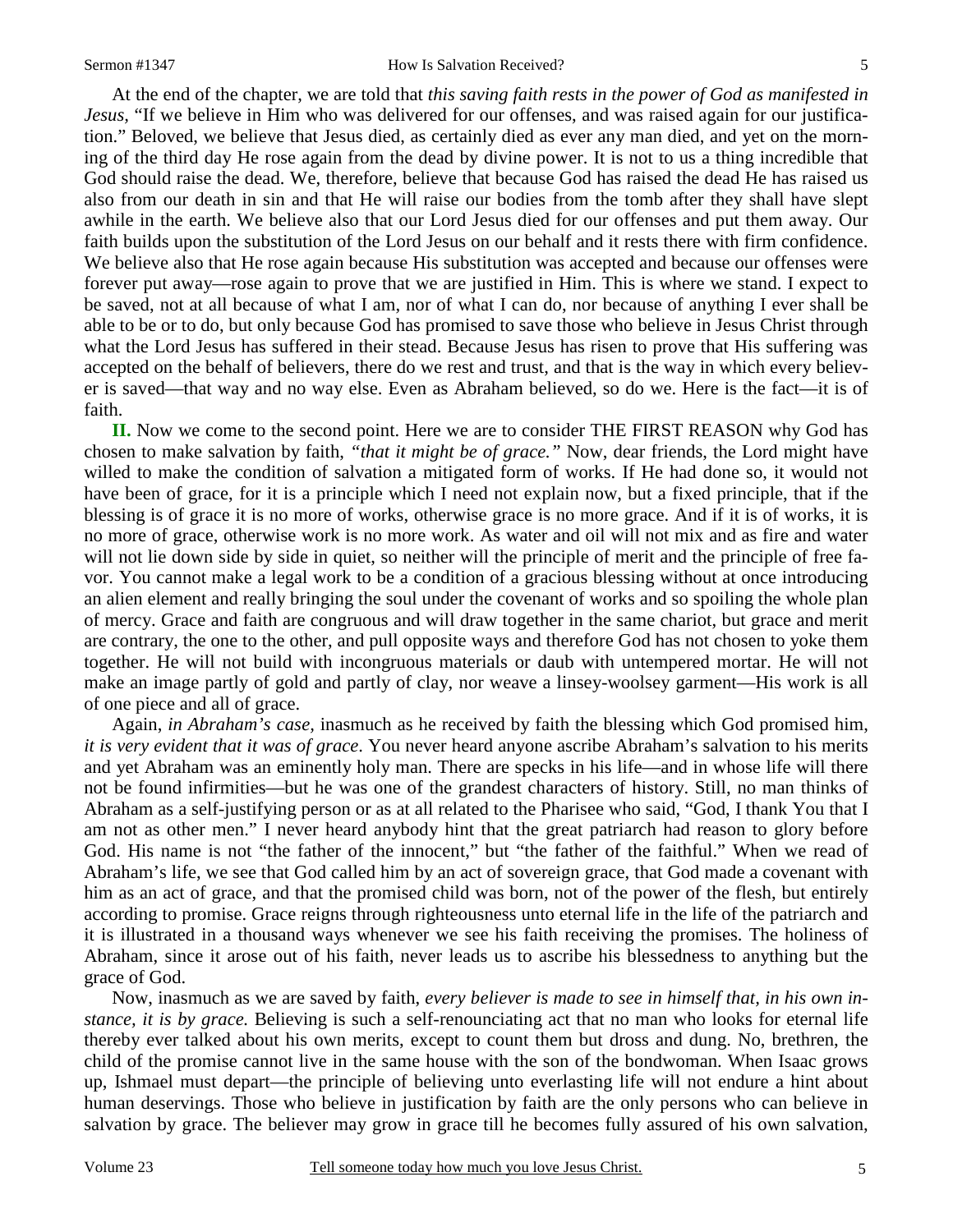yes, and he may become holiness unto the Lord in a very remarkable manner, being wholly consecrated to God in body, soul, and spirit, but you will never hear the believing man speak of his experience, or attainments, or achievements as a reason for glorying in himself or as an argument for becoming more confident as to his safety. He dares not trust his works or states of feeling, for he feels that by faith he stands. He cannot get away from simple faith, for the moment he attempts to do so, he feels the ground going from under him and he begins to sink into horrible confusion of spirit. Therefore, he returns to his rest and resolves to abide in faith in his risen Savior, for there he abides in the grace of God.

Through the prominence given to faith, the truth of salvation by grace is so conspicuously revealed that *even the outside world is compelled to see it,* though the only result may be to make them raise trivial objections thereat. They charge us with preaching too much concerning grace, because they hear us magnifying and extolling the plan of salvation by faith, and they readily perceive that a gift promised to faith must be a gift of grace and not a reward for services done. Only begin to preach salvation by works or ceremonies and nobody will accuse you of saying too much of grace, but keep to faith and you are sure to keep to the preaching of grace.

Moreover, *faith never did clash with grace yet*. When the sinner comes and trusts to Christ and Christ says to him, "I forgive you freely by My grace," faith says, "O Lord, that is what I want and what I believe in. I ask You to deal with me even so." "But if I give you everlasting life, it will not be because you deserve it, but for My own name's sake." Faith replies, "O Lord, that also is precisely as I desire. It is the sum and substance of my prayer." When faith grows strong and takes to pleading in prayer (and oh how mighty she is with God in supplication, moving His omnipotence to her mind), yet all her pleadings are based on grace and none of them upon the merit of the creature. Never yet did faith borrow weapons from Mount Sinai. Never once did she ask as though the favor were a debt, but she always holds to the promise of the gracious God and expects all things from the faithfulness of her God.

Ay, and when faith grows strongest and attains to her highest stature and is fullest of delight, so that she dances for very joy, yet she never in all her exultation boasts or exalts herself. Where is boasting, then? It is excluded. By the law of works? Nay, but by the law of faith. Faith and carnal boasting never yet walked together. If a man should boast of the strength of his faith, it would be clear evidence that he had none at all or at least that he had for the time fallen into vainglorious presumption. Boasting? No, Faith loves to lie low and behave herself as a little child, and when she lifts herself up, it is to exalt her Lord and her Lord alone.

Faith, too, is well calculated to show forth the grace of God, because *faith is the child of grace*. "Ah," says faith, "I have grasped the covenant. I have laid hold on the promises, I have seen Christ, I have gazed into heaven, I have enjoyed foretastes of eternal joys. But (says she) I am of the operation of God—I should never have existed if the Spirit of God had not created me." The believer knows that his faith is not a weed suitable to the soil of his heart, but a rare plant—an exotic which has been planted there by divine wisdom and he knows too that if the Lord does not nourish it, his faith will die like a withered flower. He knows that his faith is a perpetual miracle, for it is begotten, sustained, and preserved by a power not less mighty than that which raised our Lord Jesus Christ from the dead. If I met with an angel in a hovel I should know that he was not born there, but that he came from above. And so is it with faith—its heavenly descent is manifest to all. Faith, then, tracing her very existence to grace, never can be anything but the friend, the vindicator, the advocate and the glorifier of the grace of God therefore it is of faith that it might be by grace.

 **III.** Now, thirdly, there is A FURTHER REASON for faith and grace being the Lord's chosen method of salvation, *"To the end that the promise might be sure to all the seed."* Look at this, dear friends, very carefully. Salvation was made to be of faith and not of works that the promise might be sure to all the seed, for first, *it could not have been sure to us Gentiles by the law,* because in a certain sense, we were not under the law of Moses at all. Turn to the text and you find that it runs thus, "Sure to all the seed, not to that only which is of the law, but to that also which is of the faith of Abraham, who is the father of us all." That is to say, the Jew receiving the seal of circumcision and coming under the ceremonial law, eating its Passover, and presenting its sacrifices, might possibly have been reached by a le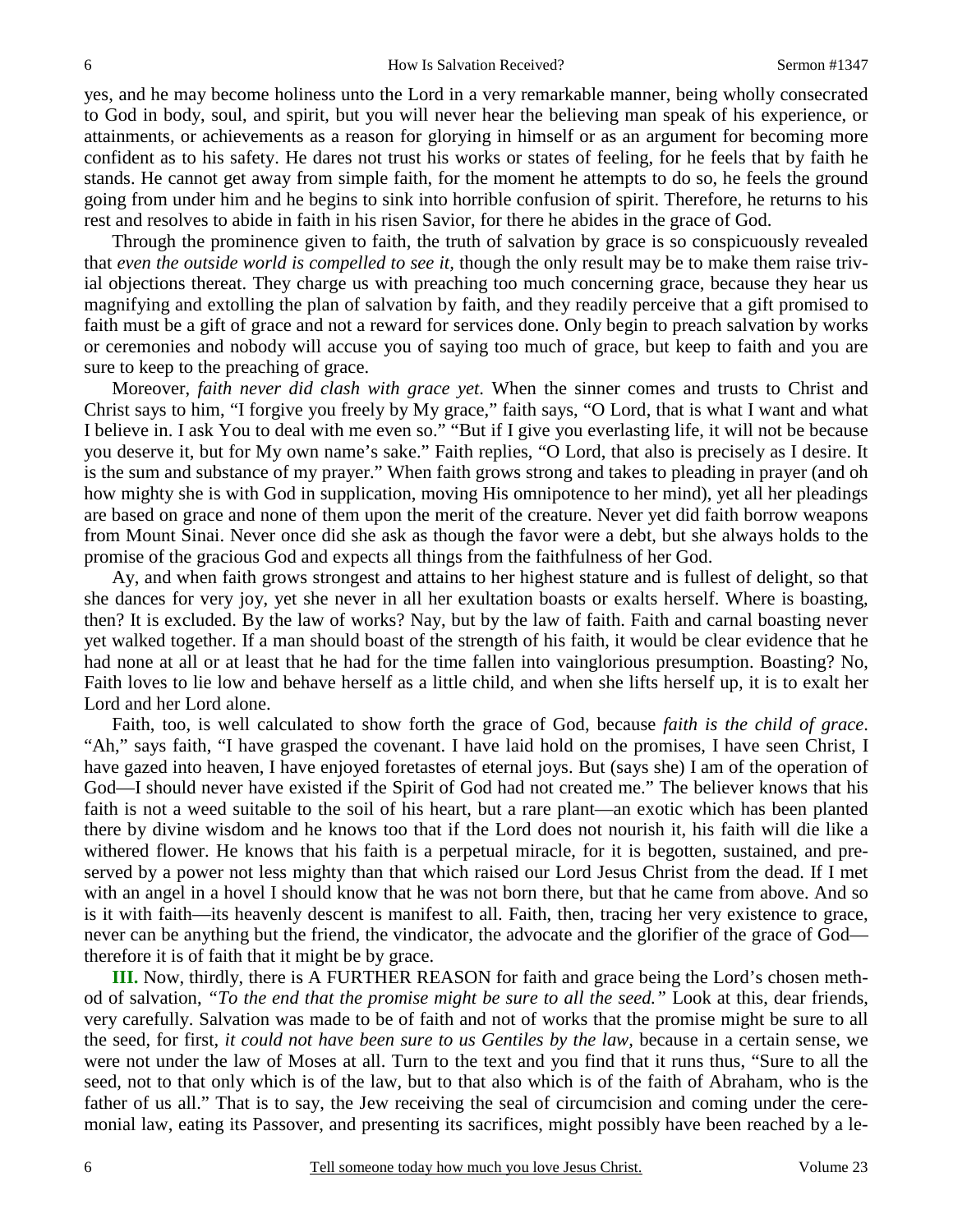gal method, but we who are Gentiles would have been altogether shut out. As to the covenant according to the flesh, we are aliens and have never come under its bonds or participated in its privileges and therefore grace chooses to bless us by faith in order that the Gentile may partake of the blessing of the covenant as well as the Jew.

 But there is a still wider reason—it is of faith because *the other method has failed already in every case.* We have all broken the law already and so have put ourselves beyond the power of ever receiving blessing as a reward of merit. Failure at the outset has ruined our future prospects and henceforth by the deeds of the law shall no flesh be justified. What remains, then, if we are to be saved at all, but that it should be of faith? This door alone is open. Let us bless God that no man can shut it.

 Again, it is of faith that it might be sure. Now, under the system of works nothing is sure. Suppose, my dear brethren, you were under a covenant of salvation by works and you had fulfilled those works up till now, yet you would not be sure. Are you seventy years of age and have you kept your standing till now? Well, you have done a great deal more than father Adam did, for though he was a perfect man without any natural corruption, I do not suppose that he kept his first estate for a day. But after all you have done for these long years, you may lose everything before you have finished your next meal. If your standing depends upon your own works, you are not safe and can never be safe till you are out of this present life, for you might sin and that one offense against the conditions would destroy the covenant. "When the righteous turns from his righteousness and commits iniquity, he shall even die thereby." But see the excellence of salvation by grace, for when you reach the ground of faith in the promises, you are upon terra firma and your soul is no longer in jeopardy. Here is a sure foundation, for the divine promise cannot fail. If my salvation depends upon the Lord and is received by me on the ground that the Lord has decreed it, promised it in covenant, and ensured it to me by the blood of Jesus Christ, then it is so mine that neither life nor death nor Satan nor the world shall ever rob me of it. If I live to the age of Methuselah, my faith will have the same promises to rest upon and clinging there, she will defy the lapse of years to change her immutable security. The promise would not be sure to one of the seed by any other means than that of grace through faith, but now it is sure to all.

 Moreover, if the promise had been made to works, there are some of the seed to whom most evidently it never could come. One of the seed of Abraham hung dying upon a cross and within an hour or two his bones were broken that he might the more quickly die and be buried. Now, if salvation to that poor dying thief must come by works, how can he be saved? His hands and feet are fastened up and he is in the very grip of death, what can he do? The promise would not have been sure to him, my brethren, if there had been any active condition. But he believed, cast a saving eye upon the Lord Jesus and said, "Lord, remember me," and the promise was most sure to him, for the answer was, "Today shall you be with Me in Paradise". Many a chosen one of God is brought into such a condition that nothing is possible to him except faith, but grace has made the act of believing divinely possible. Well was it for those bitten by serpents that all that was asked of them was a look, for this was possible even when the hot venom made the blood boil and scalded all the frame with fever. Faith is possible to the blind, the lame, the deaf, the dumb. Faith is possible to the almost-idiot, the desponding, and the guilty. Faith can be possessed by babes and by the extremely aged, by the illiterate as well as by the instructed. It is well chosen as the cup to convey the living water, for it is not too heavy for the weak, nor too huge for the little, nor too small for the full-grown.

 Now, Brothers and Sisters, I have done when I have said just this. I will ask you who have believed in Christ, one question—you who are resting in the promise of God, you who are depending upon the finished work of Him who was delivered for your offenses—how do you feel? Are you rejoicing in your unquestionable safety? As I have turned this matter over and thought upon it, my soul has dwelt in perfect peace. I cannot conceive anything that God Himself could give to the believer which would make him more safe than the work of Christ has made him. God cannot lie, are you not sure of this? He must keep His promise, are you not certain of this? What more do you want? As a little child believes its father's words without any question, even so should we rest on the bare, naked promise of Jehovah, and in so doing, we become conscious of a peace that passes all understanding, which keeps our hearts and

7